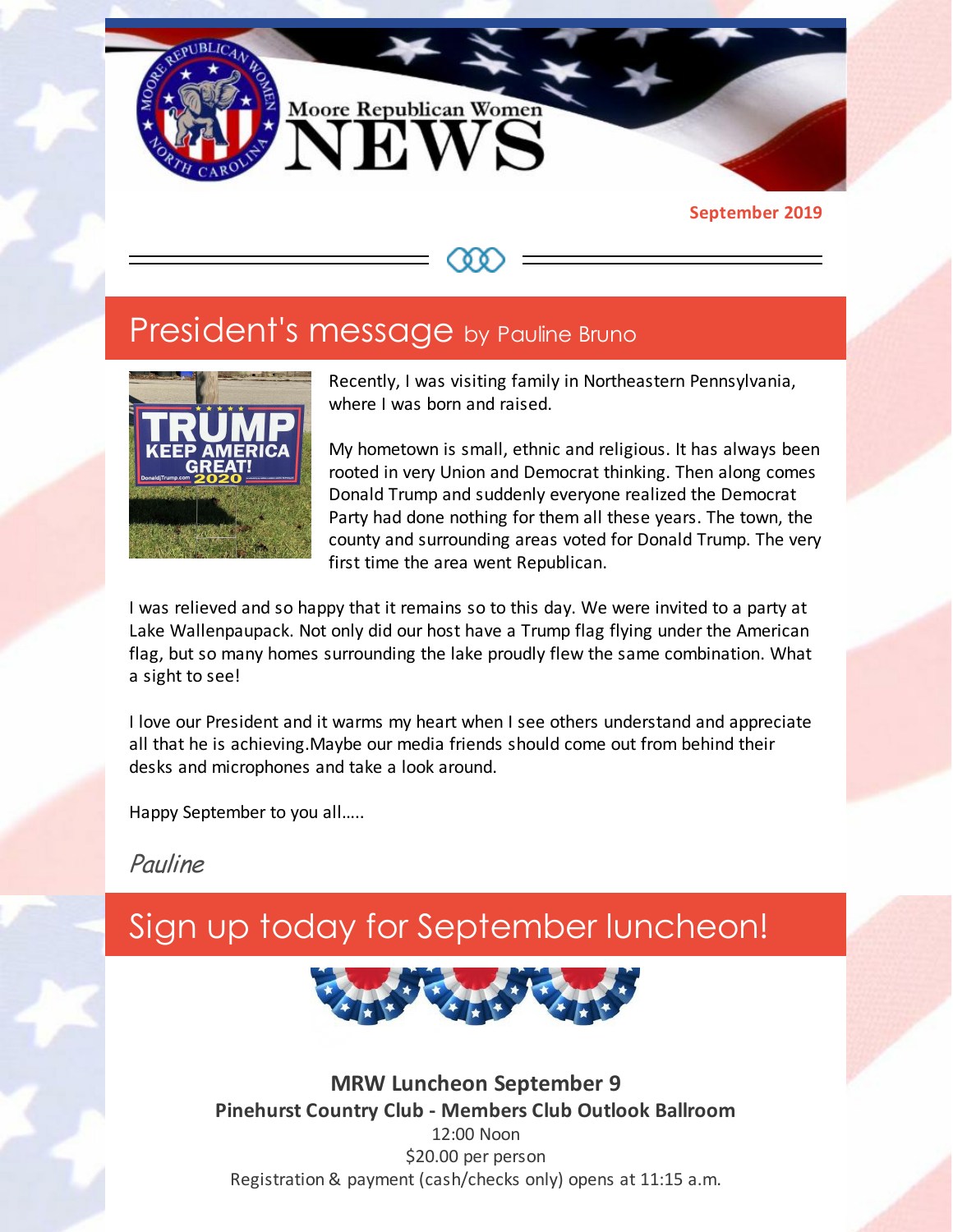### **To view the full invitation, go [here](https://files.constantcontact.com/30571cb6701/9d48747c-c2c1-4a15-a617-7567e6ff7b7b.pdf).**

**[Reserve](https://www.mrwnc.com/luncheon-reservation.html) your seat today**

### **Deadline to reserve your seat: Tuesday, September 3 at NOON.**

NOTE: We are collecting pet toys and treats for local animal shelters, and microwave popcorn to be sent to active duty troops.

# Trump Country 2020 Kick-off & Fundraiser



Are you going? We encourage you to join your fellow Trump supporters in Moore County and show your enthusiasm for the 2020 campaign:

**Sunday, September 22, 3:00 p.m. Fair Barn in Pinehurst Cost: \$20.20**

The event includes speakers, auction and dinner - you can expect lots of fun and excitement! A sell-out is expected. Find out more about it and how to get tickets:

**Get info [and/or](https://www.mcncgop.com) tickets**

Deadline to reserve your tickets: September 7, 2020.



### Welcome to new members!

Please give a warm welcome to the following women who recently joined Moore Republican Women:

- Mary Kay Bernal
- Maureen Buckley
- Deborah Daly
- Gail Deal
- Pamela Harris
- Matti Jakobsen
- JoAnn Ryan

Remember - You can help grow our membership by bringing friends and neighbors to one of our luncheons and letting them see what a great Club we have!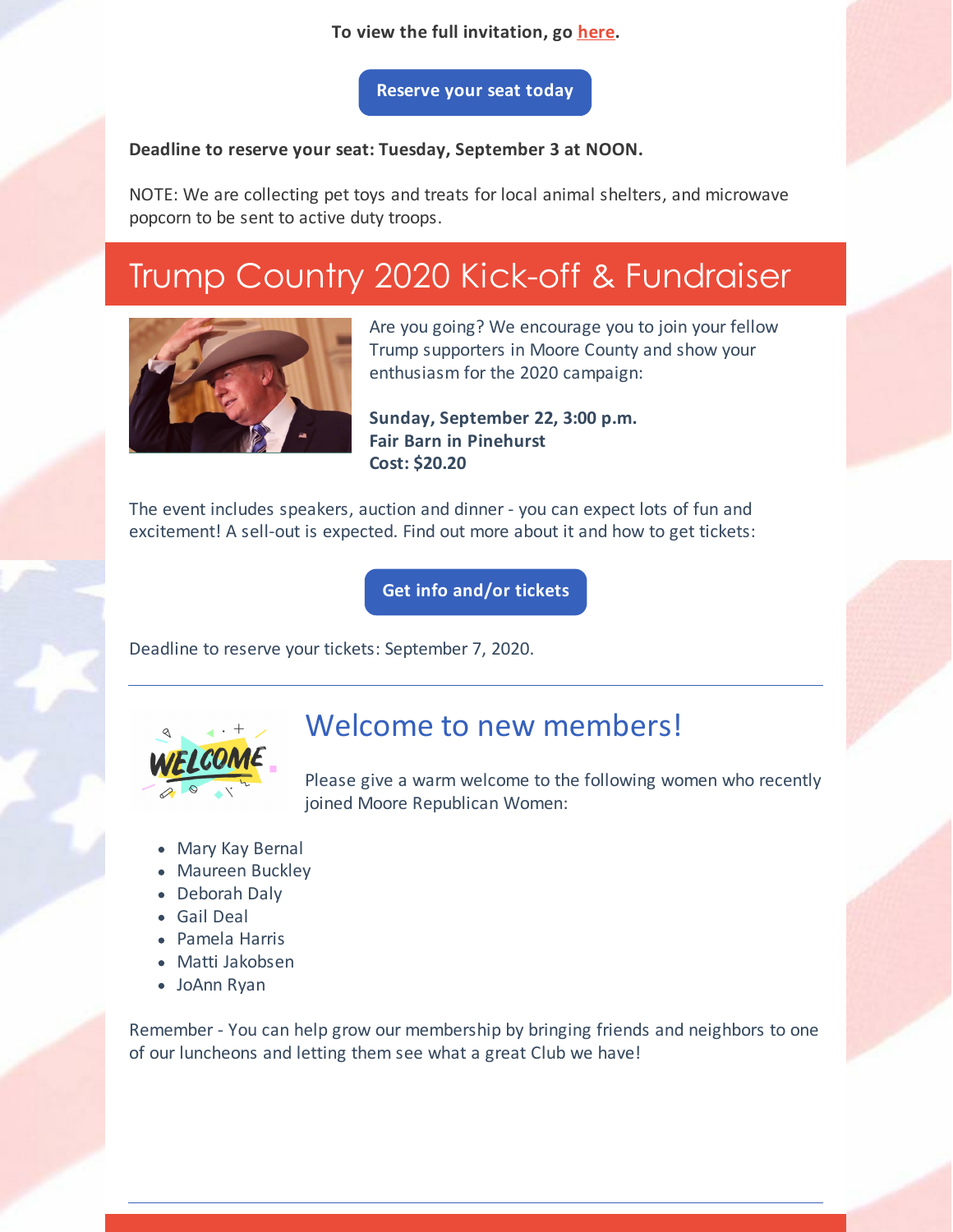### Urgent: Volunteers needed for GOP special election

Two Republican-held seats in the U.S. House of Representatives are at stake this fall when voters go to the polls in North Carolina's Third and Ninth congressional districts. It is incumbent upon Moore County Republicans, and fellow GOP supporters statewide, to get behind Dr. Greg Murphy (NC-3) and Dan Bishop (NC-9).

Here's a great article about Dan Bishop and why he needs to be elected: "**Heads Up, America: Why the North Carolina Special Election [Matters."](https://www.americanthinker.com/blog/2019/08/heads_up_america_north_carolina_special_election_matters.html)**

Early voting is under way. **Election day is September 10**. Time is running short. Democrat opponents in these races are funded extensively by the national Democrat party and its major donors. President Trump knows this and has announced another NC visit, with date and location to be determined.

Here is what you can do to combat Democrat tactics between now and September 10: **Report for duty** as a door-walker on each of the next two Saturdays, August 31 and September 7. Contact **David [Buzzard](mailto:david.buzzard@ncgop.org)** for details (910-823-7131).

> SATURDAY AUG. 31 10 AM *Robin's on Main* 3602 N. Main Street Hope Mills, NC 28348

> SATURDAY, SEPT. 7 10 AM *Cumberland County Library* 300 Maiden Lane Fayetteville, NC 28301

## GOP HQ Building Fund

Many thanks to the people listed below who contributed funds to keeping our HQ office in the Olmsted Shopping Center open for business as we approach this crucial election year:

Tom Brady Lydia Boesch for Council Dr. Lori Graham - Graham Higher Education Consultants Jerry Holder Linda Jarrett Jim Legg Eileen Malan Moore Republican Women Bill Parke Ralph Redmon Terry Riley - Riney Agency

## Some food for thought...